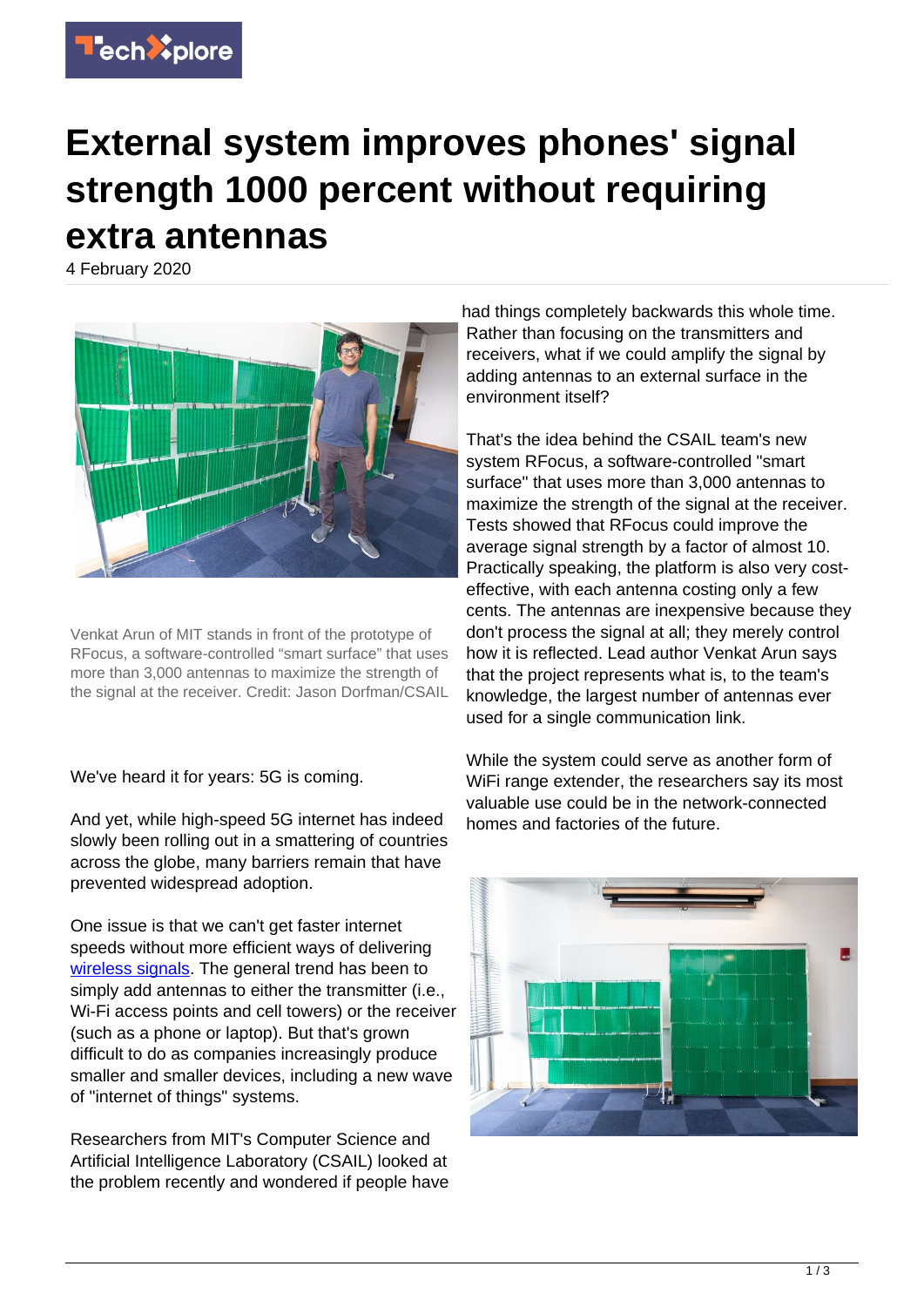

The RFocus platform has more than 3,000 tiny, inexpensive antennas that are used to amplify nearby wireless signals. Credit: Jason Dorfman/CSAIL

For example, imagine a warehouse with hundreds of sensors for monitoring machines and inventory. MIT Professor Hari Balakrishnan says that systems for that type of scale would normally be prohibitively expensive and/or power-intensive, but could be possible with a low-power interconnected system that uses an approach like RFocus.

"The core goal here was to explore whether we can use elements in the environment and arrange them to direct the signal in a way that we can actually control," says Balakrishnan, senior author on a new paper about RFocus that will be presented next month at the USENIX Symposium on Networked Systems Design and Implementation (NSDI) in Santa Clara, California. "If you want to have wireless devices that transmit at the lowest possible power, but give you a good signal, this seems to be one extremely promising way to do it."

RFocus is a two-dimensional surface composed of thousands of antennas that can each either let the signal through or reflect it. The state of the elements is set by a software controller that the team developed with the goal of maximizing the signal strength at a receiver.

"The biggest challenge was determining how to configure the antennas to maximize signal strength without using any additional sensors, since the signals we measure are very weak," says Ph.D. student Venkat Arun, lead author of the new paper alongside Balakrishnan. "We ended up with a technique that is surprisingly robust."

The researchers aren't the first to explore the possibility of improving internet speeds using the external environment. A team at Princeton University led by Professor Kyle Jamieson proposed a similar scheme for the specific situation of people using computers on either side of a wall. Balakrishnan says that the goal with RFocus was to develop an even more low-cost approach that could be used in a wider range of scenarios.

"Smart surfaces give us literally thousands of antennas to play around with," says Jamieson, who was not involved in the RFocus project. "The best way of controlling all these antennas, and navigating the massive search space that results when you imagine all the possible [antenna](https://techxplore.com/tags/antenna/) configurations, are just two really challenging open problems."

 **More information:** RFocus: Practical Beamforming for Small Devices: arXiv:1905.05130 [cs.NI] [arxiv.org/abs/1905.05130](https://arxiv.org/abs/1905.05130)

This story is republished courtesy of MIT News ([web.mit.edu/newsoffice/](http://web.mit.edu/newsoffice/)), a popular site that covers news about MIT research, innovation and teaching.

 Provided by Massachusetts Institute of **Technology**